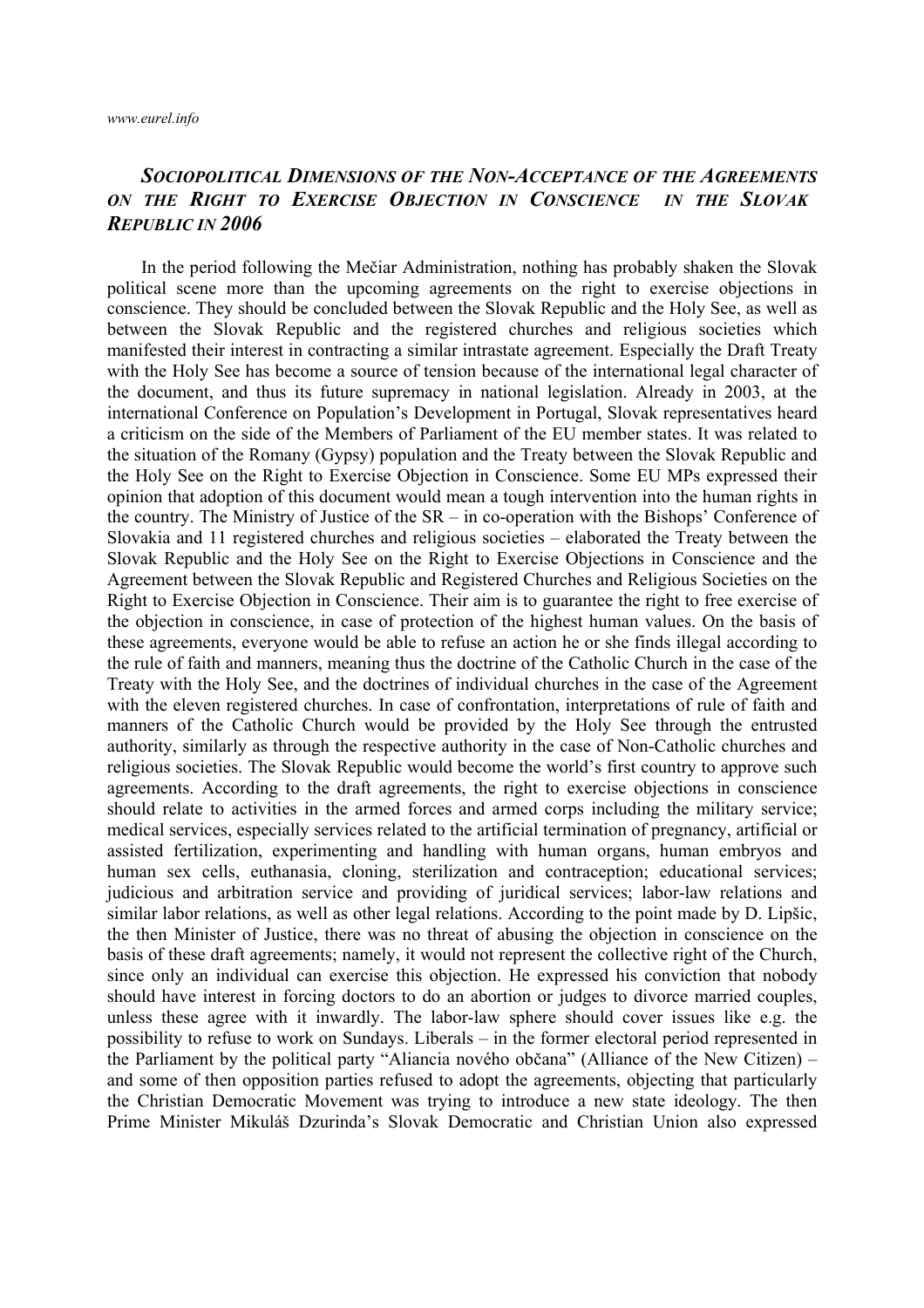objections towards the overall conception of the agreements. The Vice Chairman of the Supreme Court expressed a discordant standpoint towards the possibility to exercise objection in conscience by prosecutors and judges in the judicature. Later on, the Minister of Justice acknowledged this objection as justified. He also admitted that judges have to apply the valid law. The functioning random system of assigning files was also a reason: according to the law, a case cannot be possibly taken away from a judge. Consequently, the sphere of jurisdiction fell out of the Draft Treaty.

In 2005 two petitions were initiated. Christian youth movements organized a petition for accelerated approval of the Treaty between the Slovak Republic and the Holy See on the Right to Exercise Objections in Conscience. The liberal party Alliance of the New Citizen (ANO) set off a petition against its acceptance. At a press conference in January 2006, the petitionary council for the expedited adoption of the Treaty between the Slovak Republic and the Holy See on the Right to Exercise objection in Conscience presented that  $103.000$  citizens signed the petition.<sup>1</sup> The counter-petition gained a significantly lower support (31.000 signatures). Citizens' interest to sign the petition indicates their decided conviction, even in spite of the fact that the majority of the signatories did not read the text of the Treaty at all. This fact was turned out both in the survey on a sample of citizens and in numerous inquiries in media. In most cases, people relied on commentaries and recommendations of politicians or Church representatives.

At the end of 2005, a group of independent experts at the European Commission elaborated an analysis of the Draft Treaty between the Slovak Republic and the Holy See on the Right to Exercise Objections in Conscience. It states that even though the article 24 of the Constitution of the Slovak Republic guarantees the right to freedom of thought, conscience, and religion to all, the Draft Treaty declares a special role to the Catholic faith. The Article 2 (3) of the Draft defines the objection in conscience as an objection in connection with principles of freedom of thought, according to which anybody can refuse to do what he or she finds non-corresponding with faith and moral teaching principles. According to the Draft Treaty, Article 3 (1), the faith and moral teaching principles are defined as principles pronounced by the Magisterium of the Catholic Church. That is why only those who profess Catholic faith will profit from the generally accessible benefit. At the same time it points to the fact that approximately 70 percent of Slovakia's population is Catholic. That is why it is afraid of the risk that acknowledgement of the right to objection in conscience in the area of reproductive health will cause that for women, especially from the countryside, the access to counseling or particular medical help will be literally impossible or possible with many difficulties.<sup>2</sup> The draft agreements – and especially the Draft Treaty between the Slovak Republic and the Holy See on the Right to Exercise Objections in Conscience, first of all because of its international character (contrary to the "intrastate" Agreement between the Slovak Republic and Registered Churches and Religious Societies on the Right to Exercise Objections in Conscience) – gradually became a main political topic and polarized the society as well as the Government Coalition. The Christian Democratic Movement – part of the Government Coalition – was declaring for a longer time that acceptance of this Treaty by the end of the electoral period was one of their priorities, $3$  referring thus to the Program

1

<sup>1</sup> After scrutinizing the correctness of the signatures, the scrutinizers finally validated a little less than 100.000 valid signatures. As the number of valid signatures required for the petitions submitted to the Parliament must be at least 100.000 so that to be dealt by the plenum of the National Council, in this case the plenum did not deal with this petition.<br><sup>2</sup> http//www.crlp.org/pdf/CFR-CDFopinion4-2005.pdf

<sup>&</sup>lt;sup>3</sup> According to the regular term, parliamentary elections were to be held in September 2006.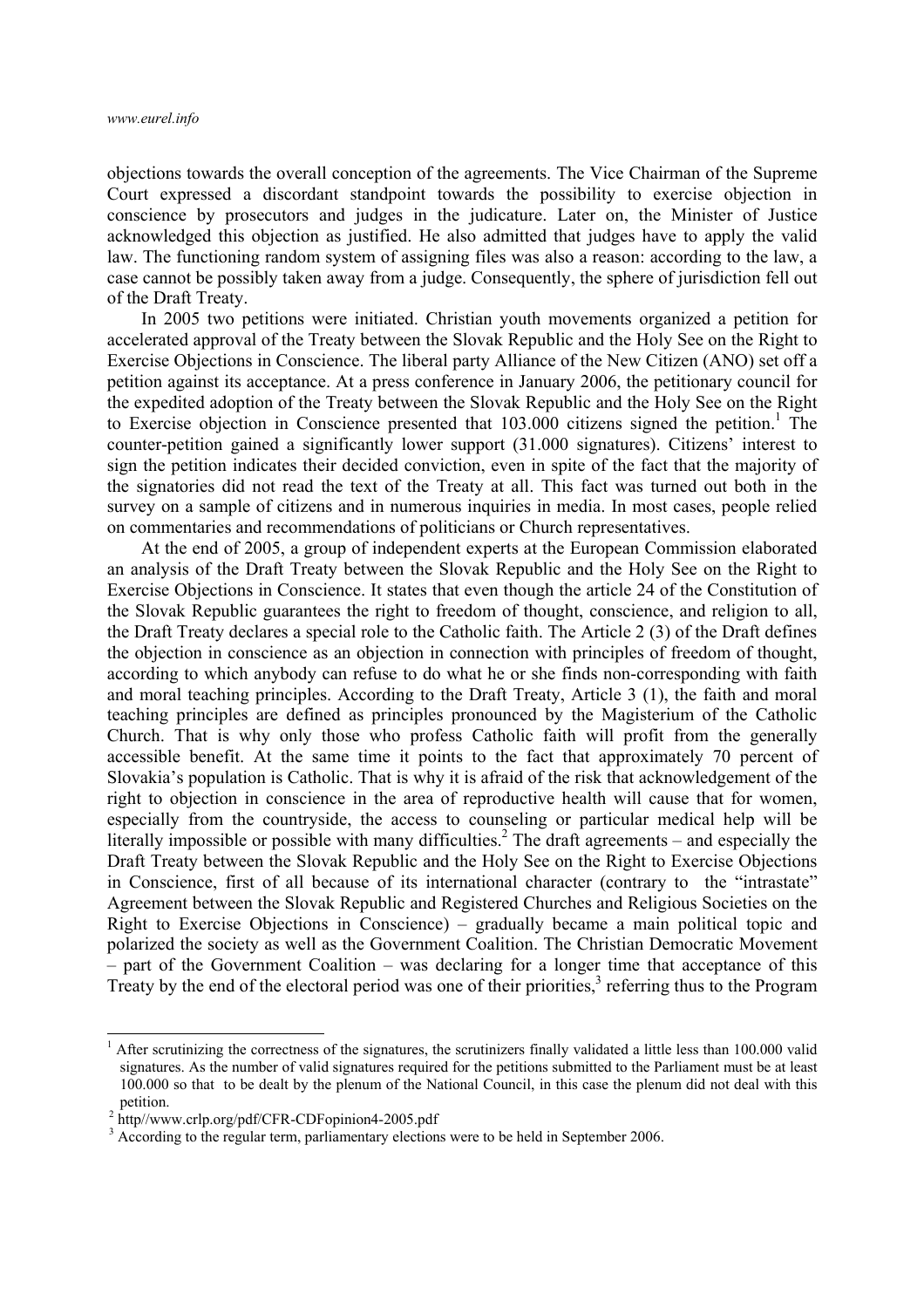Declaration of the Government<sup>4</sup>. They started resolutely to appeal to the Minister of Foreign Affairs for presenting the Draft Treaty for governmental discussion. The then Prime Minister Dzurinda declared his positive attitude towards the issue of signing the Treaty, however, he refused any time limits and preferred to keep the whole process open for the time being. Like the President of the Republic, he also suggested further discussion on the Treaty, explanation of the disputed points and even entering the text and its modification, if necessary. Christian Democrats opposed that the three-years preparation period of the text offered a sufficient space for discussion. During the electoral year, other political subjects also interfered in the dispute, making use of the extremely sensitive topic in wider dimensions. The situation was becoming sharper, probably mainly due to the failure of communication in the Government Coalition. The Prime Minister was talking about the immense complexity of the given issue and tried to transfer the problem into the next electoral period. Christian Democrats expressed themselves that for them it was a principal issue, and threatened to quit for opposition. Finally, they confronted the Prime Minister with an ultimatum: either the draft agreements will be submitted to the Government session, or the CDM quits the Coalition. In February 2006, since their claims had not been met, they stepped out of the Government Coalition. Ministers<sup>5</sup> nominated by the Christian Democratic Movement resigned and the Head of Parliament gave up his function, too. The resigning Minister of the Interior V. Palko commented the situation, inter alia, by a sentence that in Slovakia we were witnesses to the fall of a myth that all politicians without exception have just one aim: to retain power as long as possible. Later on he described the leave of the Christian Democratic Movement from the Government due to the agreements on the right to exercise objections in conscience as an example of the demanding nature of this party which, he said, "was accompanied by unbearable tension within the party […] as well as by repeated loneliness […], without chance to find enough understanding of the spiritual leaders who should appreciate the protection of conscience most of all."6

The coalition, administering the country for a longer period in minority position with an ad hoc support of independent MPs, got into a situation, when premature parliament elections appeared to be the only legitimate solution. Finally, the parliament panel agreed upon the premature elections on a June date.7

A day before the government break-down, the Evangelical Church of the Augsburg Confession declared through its general bishop, that it would be willing to modify the text of the Treaty on objections in conscience, for the sake of "reaching a higher peace in the society." Even before, the Prime Minister Dzurinda strived for a possible modification of the Treaty, namely in a dialogue with the Vice Chairman of the Bishops´ Conference of Slovakia. His efforts, naturally,

<sup>&</sup>lt;sup>4</sup> The Government Program says that Government will complete the work on the set of agreements with the Holy See and modify the relations of the State with other churches in a balanced way.

<sup>&</sup>lt;sup>5</sup> Minister of Justice, Minister of the Interior, Minister of Education.

<sup>6</sup> PALKO, V. Cestami KDH, cestami pravého muža. In *Impulz. Revue pre modernú katolícku kultúru*. 2/2007. P. 93. 7

<sup>&</sup>lt;sup>7</sup> The Slovak Government ended up in a minority position after the liberal party "Aliancia nového občana" had left the Coalition. The party was shaken by the corruption scandal of its chairman; the then Prime Minister asked the resident to dismiss him from the position of the Minister of Economy, and the Government parties challenged him to leave the Coalition. The party split up, its minority stayed in the Parliament together with the Chairman who went over to the opposition, and the majority of the party, though without affiliation, supported the Government. Thus apparently, the liberally oriented electors had no solid and trustworthy representation, and several political parties would be interested in their voices. This is also why so often, in the case of the Draft Treaty on the right to exercise objections in conscience, expert problems with the text and its possible future interpretations, as well as with the application of this Agreement often faded out and concerns for gaining sympathies of electors came to foreground in the electoral year.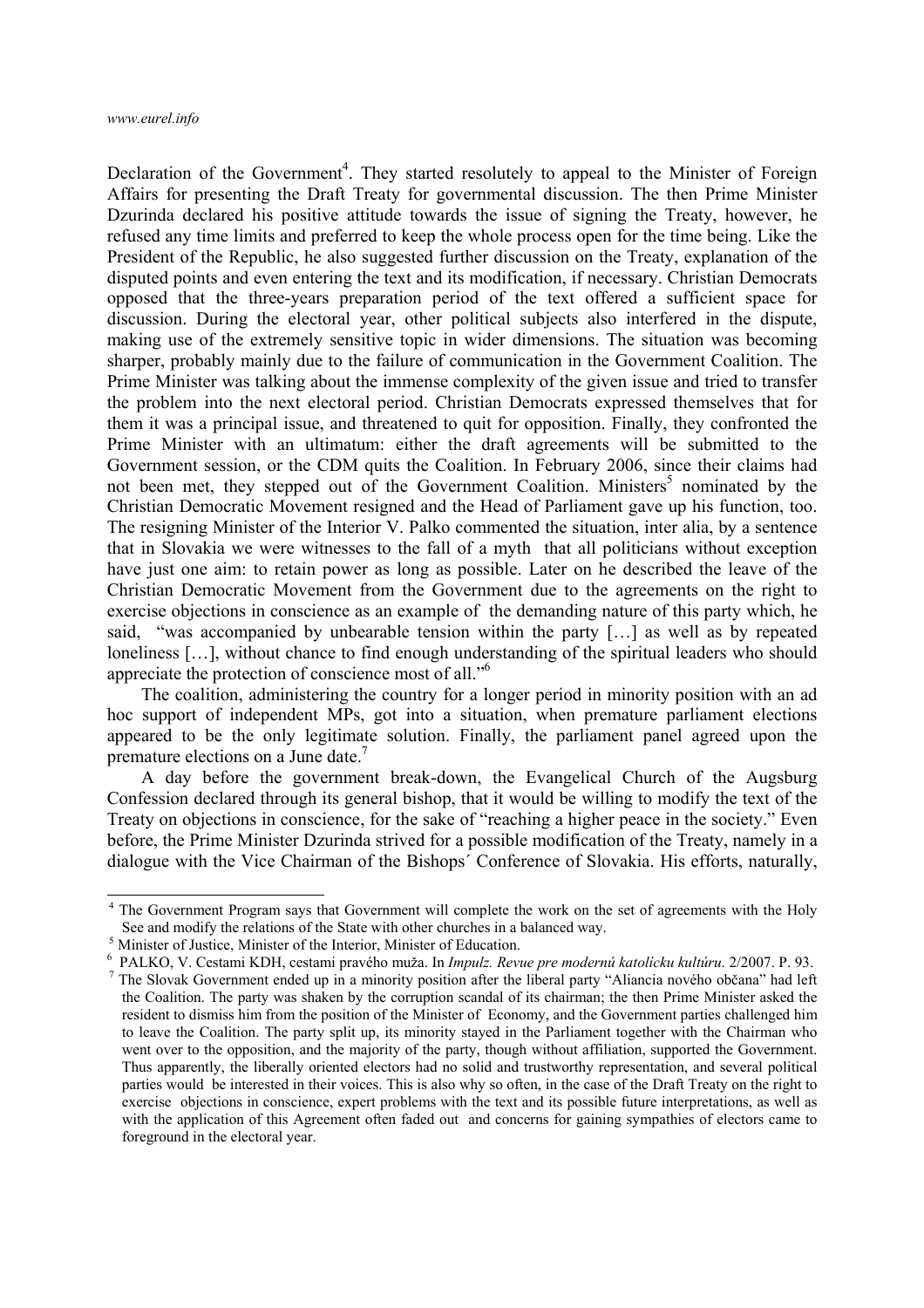failed, because the contractual party was the Holy See and not the local Catholic Church. In the time of the dissolution of the Government Coalition, the Catholic Church, via its spokesman, turned to the public with an explanatory statement. He emphasized that the right to act according to one's conscience, and not to be forced to act against it, is anchored in the Constitution of the Slovak Republic (Article 24), as well as in the basic international documents. It is a part of the secular legislation. At the same time, with majority of Slovakia's citizens, the conscience is formed by religious beliefs. Two spheres are meeting here. Their relationship needs to be legally defined so that these rights and freedoms can be practically fulfilled. Beside others, the spokesman also stated that the Catholic Church was sorry that the Draft Treaty was becoming a bias of the premature election calculations. Further on, the Church did not want the Treaty to become a cause of political tension and it did not carry responsibility for it.<sup>8</sup> Even before the break-down of the Government Coalition, in the critical situation connected with the negotiations of the Prime Minister with the Vice Chairman of the Bishops´ Conference of Slovakia, Bishop Baláž in his response to the question of the reporter, beside other, said: "We do not want to be a Catholic Church with some hegemony. We are just modestly searching for our rights after the difficult system of communism. With all those changes in social life we do not want to fall under the same pressure we already had been. It cost us a lot of sacrifice." First of all, in connection with an attempt on the analysis of the development of state-church relations, revitalization of the religious life as well as advance of the secularization process in Slovakia after 1989, the understanding of such attitude (and its reasons) by the majority of the population declaring their affiliation to churches and religious societies, represents a crucial precondition for the comprehension of the overall social situation.

Except for unsatisfactory communication within the Government Coalition, unsatisfactory social discussion, little interest of the population for the Treaty text itself and its meaning, the Treaty opponents seemed to lack any constructive element in their numerous critiques. The Treaty critics talked about possible preference of Catholics, however, they did not propose anything for gaining analogical rights of non-believers, for example. A plausible solution before concluding the Treaty could have been, e.g. the adoption of national legislation on the possible right to exercise objection in conscience for everybody, without inevitable reference to any religious or non-religious doctrine, even if such process in given spheres is mostly confirmed by some individual legal norms already. It is evident that in the Slovak society, some non-believing doctors have a dissenting attitude to abortions, too; these doctors would also like to take advantage of this right, however, without reference to the Church doctrine. A kind of summarizing legal norm could have been rather a contribution to make the situation more transparent than a technical solution, or even a certain outward gesture pointing out at the opportunity of each person to exercise objection in conscience in the specific discussed areas of social life.

Thus the former Government Coalition did not succeed to achieve consensus, and the supporters of agreements did not manage to fix the possibility to exercise objections in conscience at a higher level – on the basis of an international treaty. Post-electoral development has brought about a kind of a moratorium about this issue which would perhaps be used for a better handling of this issue at an expert level, and subsequently for a discussion in the society in a more peaceful atmosphere. If this could be true for the sphere of politics, political and legal sciences, we can also find relatively little anticipated development in the life of churches in Slovakia.

1

<sup>8</sup> http//www.kbs.sk//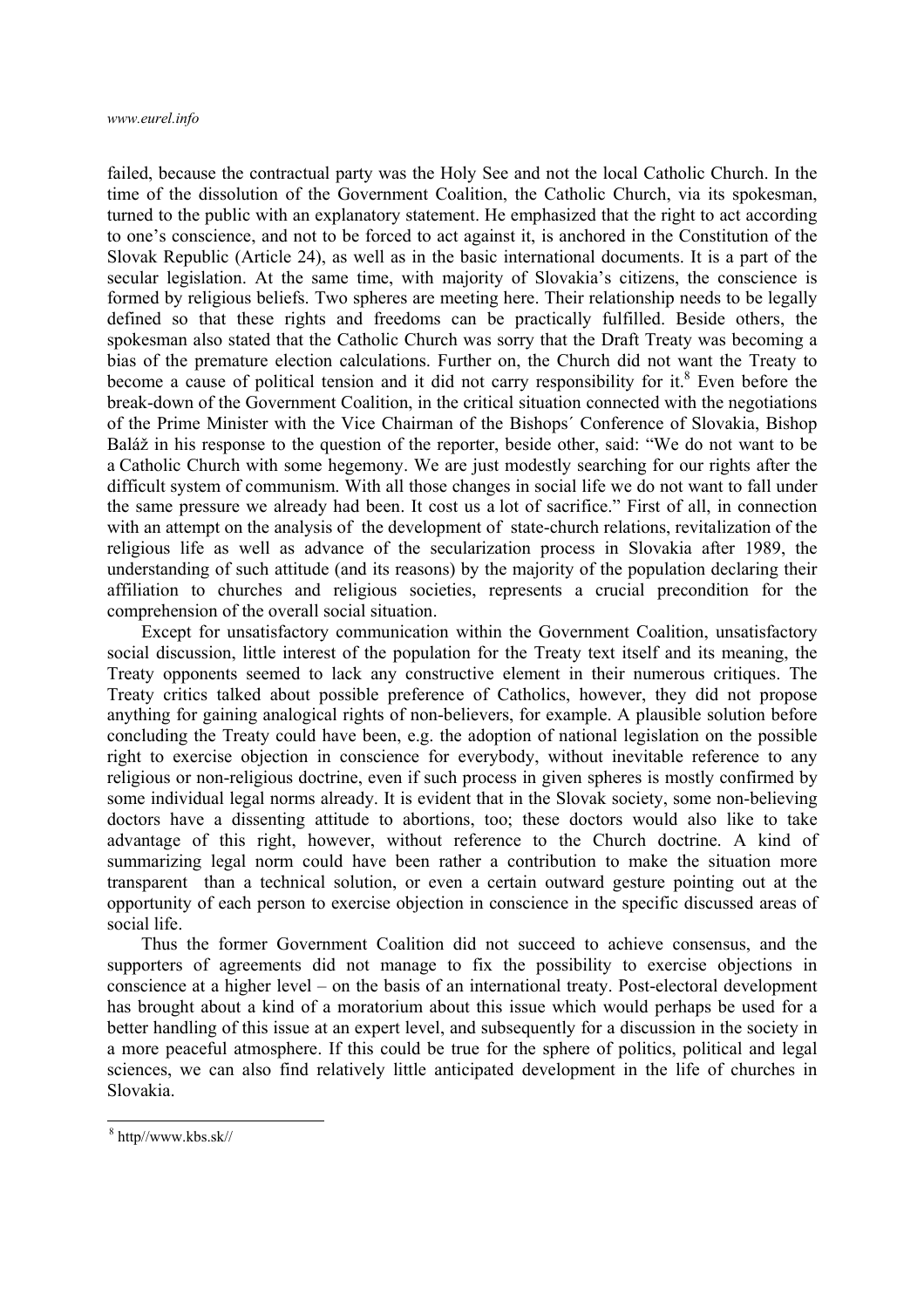*www.eurel.info* 

1

After the changes in the Administration Board of the Evangelical Church of the Augsburg Confession in Slovakia, the General Presbytery of this church accepted a standpoint to the issue of the agreements on the right to exercise objections in conscience at its session in Zvolen on June 1, 2007, on the basis of comments by the Church Doctrinal Committee. In this standpoint it took a negative position to the conclusion of the Treaty between the Slovak Republic and the Holy See on the Right to Exercise Objections in Conscience, and clearly declares that, for its part it would not request the conclusion of a similar agreement. It reasons by the Doctrine of the Evangelical Church which does not perceive the conscience as a legal notion, and thus it is impossible to express and define it legally. It explains that the conscience of every individual differs due to the impact of various external factors. According to the Evangelical teaching about the imperfection of the human conscience, it is impossible to make it to a legal norm. The Administration Board of the Evangelical Church AC does not consider the provisions in the Draft Agreement as treating objection of conscience in a generally valid sense, but as observation of "moral and doctrinal principles" of the Church which form the conduct of the faithful and get into confrontation with principles generally valid in the contemporary world and "defined" by the state law.<sup>9</sup> A sort of fragmentation of "the matter of expression of the right to exercise objections in conscience" is to be observed here – descending deeper, from the political or social level to the interchurch and church-doctrinal level.

Besides the above mentioned different views on the attempt to create particular guarantees of freedom of conscience and following rights on the exercise of objections in conscience, we seem to stand in front of a new circle of open questions connected with the understanding of the conscience itself, as one of the subjects engaged brings to the table a redefinition of basic terms and the ensuing change of paradigm.

These problems can be perceived in such a manner that *"the Constitution of the Slovak Republic does not stipulate the right to act in compliance with a conscience which has a religious fundament. However, it stipulates the freedom of conscience which means freedom not only to have conscience, but also to use it and to act according to it; otherwise it would be just the matter of constitutional declaration of a fictitious fundamental right without a possibility of its application. Moreover, it would be the matter of repression of a fundamental freedom in the sphere of religion.*"<sup>10</sup> On the other hand, we can find a deviation of the most dominant subject among the Non-Catholic churches from its former involvement in the effort to create the intended particular legal framework for the exercise of objections in conscience that would be defined doctrinally, and its claim to a specific Church care for conscience.<sup>11</sup>

It looks like we have returned to the starting point of our discussion on the Draft Treaty and Draft Agreement on the right to exercise objections in conscience, to the definition of terms, and as if somewhere to the beginning of the efforts to handle this issue. The said regress can be a multilevel impetus for a deeper consideration of the essence of the conscience, one of the fundamental human rights. Its exercise ranks with the elemental preconditions of a standard

<sup>&</sup>lt;sup>9</sup> http://www.ecav.sk/?p=Aktual/stanovisko\_generalneho\_presbyterstva\_ecav\_na\_slovensku

<sup>10</sup> ŠMID, M. *K podstate a zmyslu slobody svedomia a slobody náboženstva pri jej zákonnom obmedzovaní podľa čl. 13 ods. 4 prvá veta Ústavy SR: Zmluva medzi Slovenskou republikou a Svätou stolicou o práve uplatňovať výhrady vo svedomí a Dohoda medzi Slovenskou republikou a registrovanými cirkvami a náboženskými spoločnosťami o práve uplatňovať výhrady vo svedomí.* Inauguration paper held on November 22, 2005 before the Scientific Board of the Faculty of Law, University of Trnava in Trnava.<br><sup>11</sup> Cf. the standpoint of the General Presbytery of the Evangelical Church AC in Slovakia

http://www.ecav.sk/?p=Aktual/stanovisko\_generalneho\_presbyterstva\_ecav\_na\_slovensku